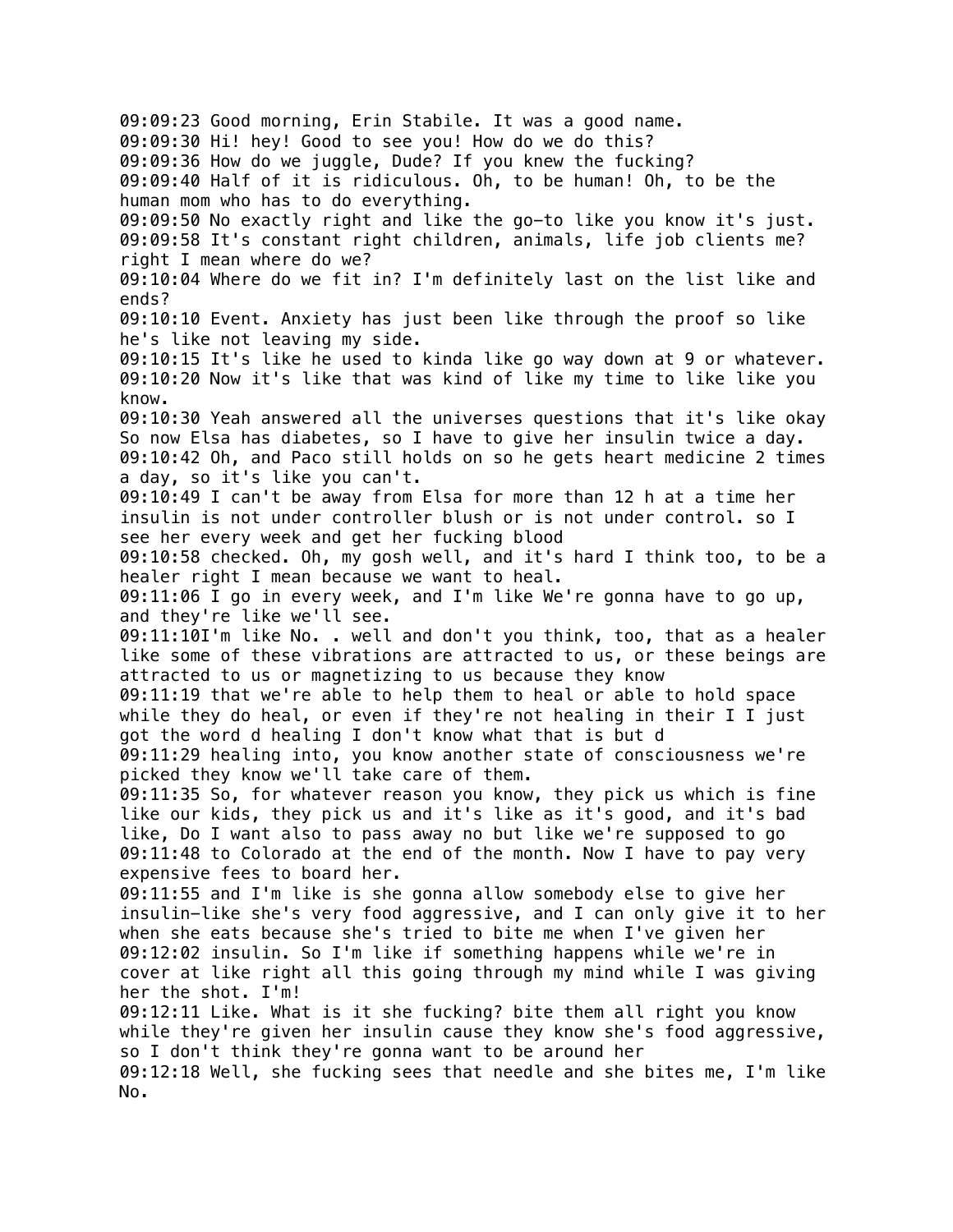09:12:25 , but you know it's like just the planning and let you know. 09:12:27 I just think about like, let's hope or visualize that whoever is with her is very in tune with animals, you know. 09:12:33 So like, Okay, I know this is the reaction. What can I do about it? 09:12:36 You know this is tricky too, you know what's coming to me is almost like, or the healers we know, and at the same time we need to allow for others to heal or hold our loved ones. 09:12:49 And then it's tricky too because we're like do they know, you know. 09:12:52 So it's maybe like that trust too like it's just a trust that we're gonna get this taken care of, or it's gonna unfold, or something I mean I think that's tricky with my son with 09:13:02 Owen, you know he's going to go into high school next year. 09:13:05 Well, you know, you have a high schooler and I just get a sense of almost just like okay, like I need to trust that others have got him, and that he's got himself right I mean this isn't 09:13:19 High school as a whole, Luckily, my kids don't use social media. 09:13:21 So whether they're talked about, whether whatever I mean I know Bella has been because Jessie is staying with us. 09:13:28 Used to show me stuff, and but Bella doesn't give a fuck, you know. 09:13:32 But that's nice and it's also kind of like, Well, belly, you could, you know, not work so pants every day, or make a little bit of an effort, or she's like no I don't give a shit Okay, 09:13:44 , you know, but as long as I I fear that she puts up that front, we're inside. 09:13:49 She's probably a little bit more hurt you know that I mean that she won't kind of express, But I worry about that one more year before high school, but he's the way more sensitive and you just wonder right Well, for 09:14:06 them. No? Well, 2 things are coming to me like one with Ethan and him coming to you at night, and that's your time to connect with spirit that's really hard to multitask That's the first thing that's coming through like with 09:14:19 this anxiousness like surrounding you so like really could you multitask. 09:14:24 But another thing that's coming to me too, is that they make it so. 09:14:27 You know my stepdaughter is here her boyfriend's here, and it's incredible I haven't seen her for 2 years. 09:14:32 But it's incredible to see how she's made it she just completed her first year of graduate school, and so so on, with things and logical super grounded. 09:14:43 You can probably feel her. And we had this really awesome talk yesterday in an antique store, and it was so awesome because I was just like she made it. 09:14:49 She made it. and then also it made me think about like the star children right? and we we are star children.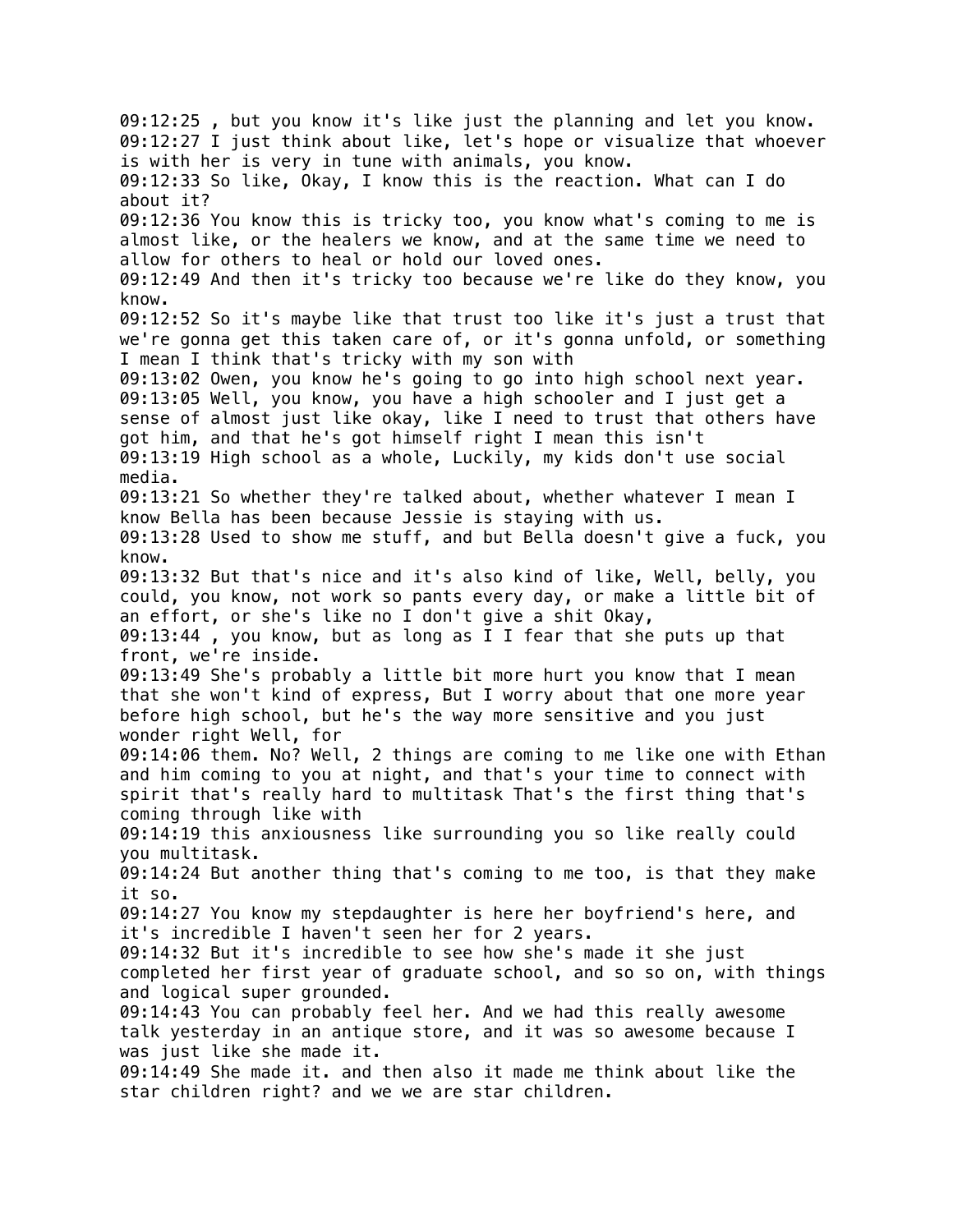09:14:55 What's this next wave gonna do you know that's what I wonder, too, because honestly, like they're you know, I feel like in middle school, like just a developmental stage of that anxiousness. 09:15:07 Like, What am I gonna do? And then how do you get through it? 09:15:09 And then looking at Bella, who doesn't give 2 Fox, but maybe she does underneath. 09:15:14 But then, like eventually, they get to where they need to go. 09:15:16 So what's coming to, me anyway? is just like a trust and surrender that they're gonna get there, you know, or they're gonna follow their life path or their own guidance, or you know, that trust and surrender, is 09:15:26 hard as a mom, if you just want to protect them and prevent them from making stupid mistake. 09:15:34 Everybody has to make their own mistakes. Everybody has to go through what they go through and have their experiences so that they can learn. 09:15:39 But I know you and I have had more more challenges than some less than others, and we just don't want them to ever feel alone are left out, or you know any of those things that you know we've been through, as soon as you 09:15:53 know we're we're slightly adult dish we were on our own. 09:15:57 So you have to figure it out. You have to pay for college. 09:15:59 You have to navigate college, you have to figure all the things out and like. 09:16:02 You just want to guide them without telling them what to do which was a huge challenge for yeah, I agree with you like wholeheartedly. and you know It's interesting, because I know I reached out to before we got on about like illusions, and right 09:16:17 now as broker retrograde. So you know I just think about illusions and illusions coming to the surface. 09:16:23 And for me, anyway. tons of my old wounds of rejection are coming to the surface. 09:16:26 Franticness, anxiousness like all of this and it's like I feel like, too, and you're a leader, and I feel like sometimes it's a hard hard to be a leader, and experiencing this experiencing everything that you're going 09:16:37 through all these illusions, and at the same time it's almost just like we need to get through them to get to the other side. 09:16:43 So it almost makes sense that you just bring up like what you and I have both been through you know we've been through a lot like i'll just call it developmental trauma. 09:16:51 So with that. Then what do we do with that we want to help people who want to save people who want to help people? 09:16:55 I said it again, where the heel people but at the same time, like with these illusions coming up, we're simultaneously healing, growing, evolving well at the same time, leading. and and that can be hardI'm 09:17:06 just curious if you're noticing it too, yeah because and it is hard. 09:17:11 It's a hard line, because I always try to be honest I always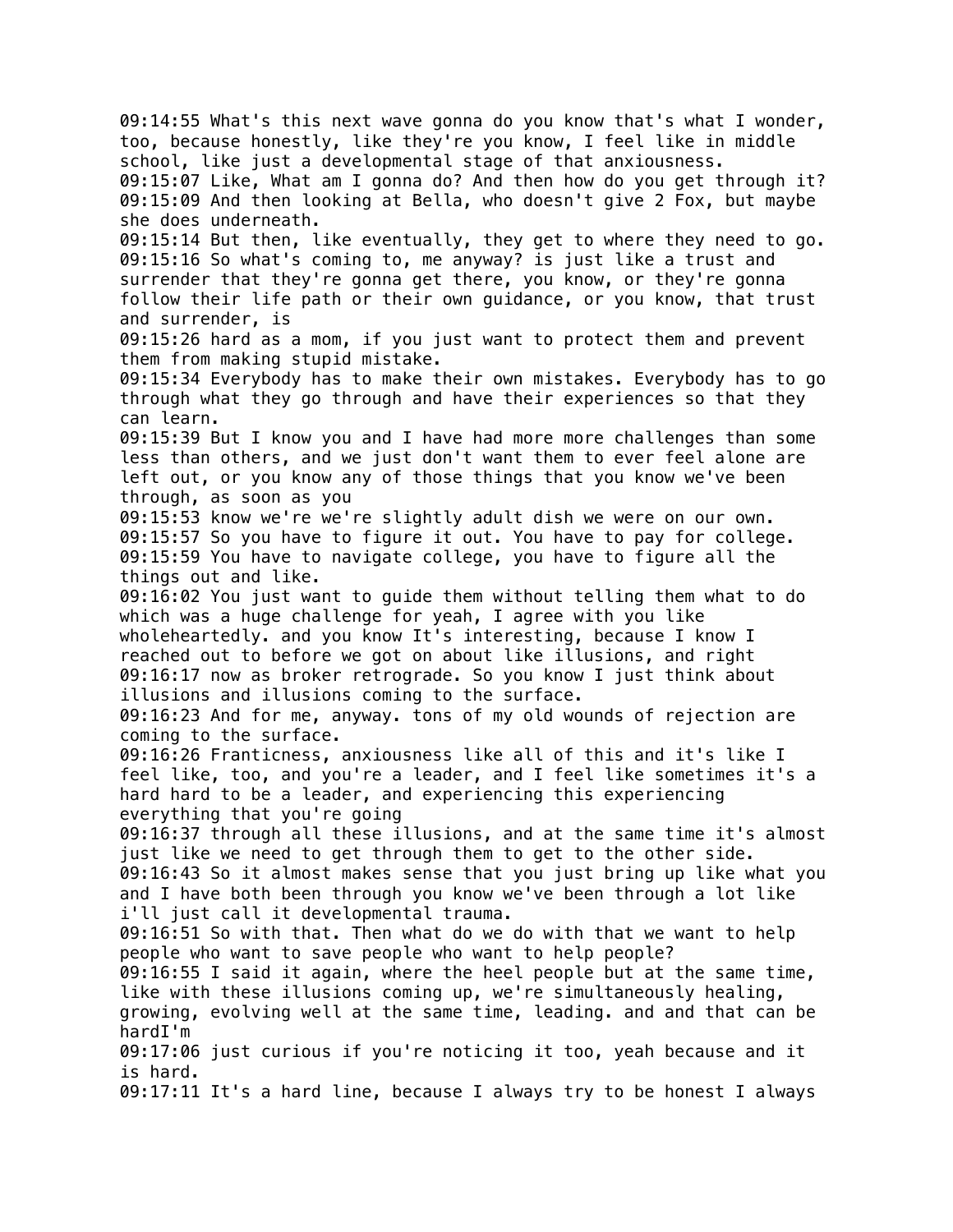## talk about what's going on.

09:17:16 I always talk about the hardness and that you know your spiritual journey isn't just fucking sunshine and rainbows and unicorns and bullshit it's hard and it's heavy and it's it's you 09:17:24 can't you can't go back to your old ways of not dealing with it, and not processing and hiding, and from that's me personally hiding from what was happening I didn't hide from what was happened 09:17:35 but I I hid my emotions because I didn't know what to do with it. 09:17:37 I stuffed them down like. but now they're hard and they're having to have to process them, and figured out. 09:17:44 So with my grandma just passing. It was way harder than I expected, even though I was ready for her to go like she deserved to not be stuck, you know, in a body, and I was like what do I need to be doing do I 09:17:53 need to clear it. What do I they're like you just need to sit with it. 09:17:57I'm like bu really like I do I really have to and they're like, Yeah, you have to just sit with whatever comes up process. 09:18:02 It feel it. And don't try to rush through it because a lot of times those healers and everything that we do. 09:18:08 We're like, Okay, what do we need to do to like move past this? 09:18:10 And they're just like no this is you need to sit with thisI'm like. So you want me to sit and be unhappy and sad and crying all time and and they're like Yeah, you that's what 09:18:18 you need right nowI'm like Well, that's not very productive in business in my life, and everything else that I have to do, and and they're like but that's what you your soul needs andI'm like fine you know so it's kind of 09:18:29 like that you have that blindness that's it too like just like retort, like you know here we are. 09:18:37 But it's like a leaning in too and I really appreciate you bringing that forward just because I feel like you've been there. 09:18:42 And just like, I said, we want to go fast with this. 09:18:45 But at the same time we also want to be able to to truly heal. 09:18:48 Like truly be in that pure form of healing you know and I love, that you bring that forward because I just get a sense like I just keep having to lean in and it's good things like I did a deep dive brain 09:19:00 spotting for 2 days. It was absolutely incredible, and what was coming to me that I was feeling love and shame. 09:19:06 At the same time I was feeling grief and gratitude at the same time. 09:19:09 That is fing hard. Okay, that is fucking hard it's confusing I feel happiness whenI'm getting like That's a Dick move like really is that where we're at like it should be one or 09:19:23 the other. I should either be fucking miserable or I could be okay, but it's like as healers, as as intuitive as people who read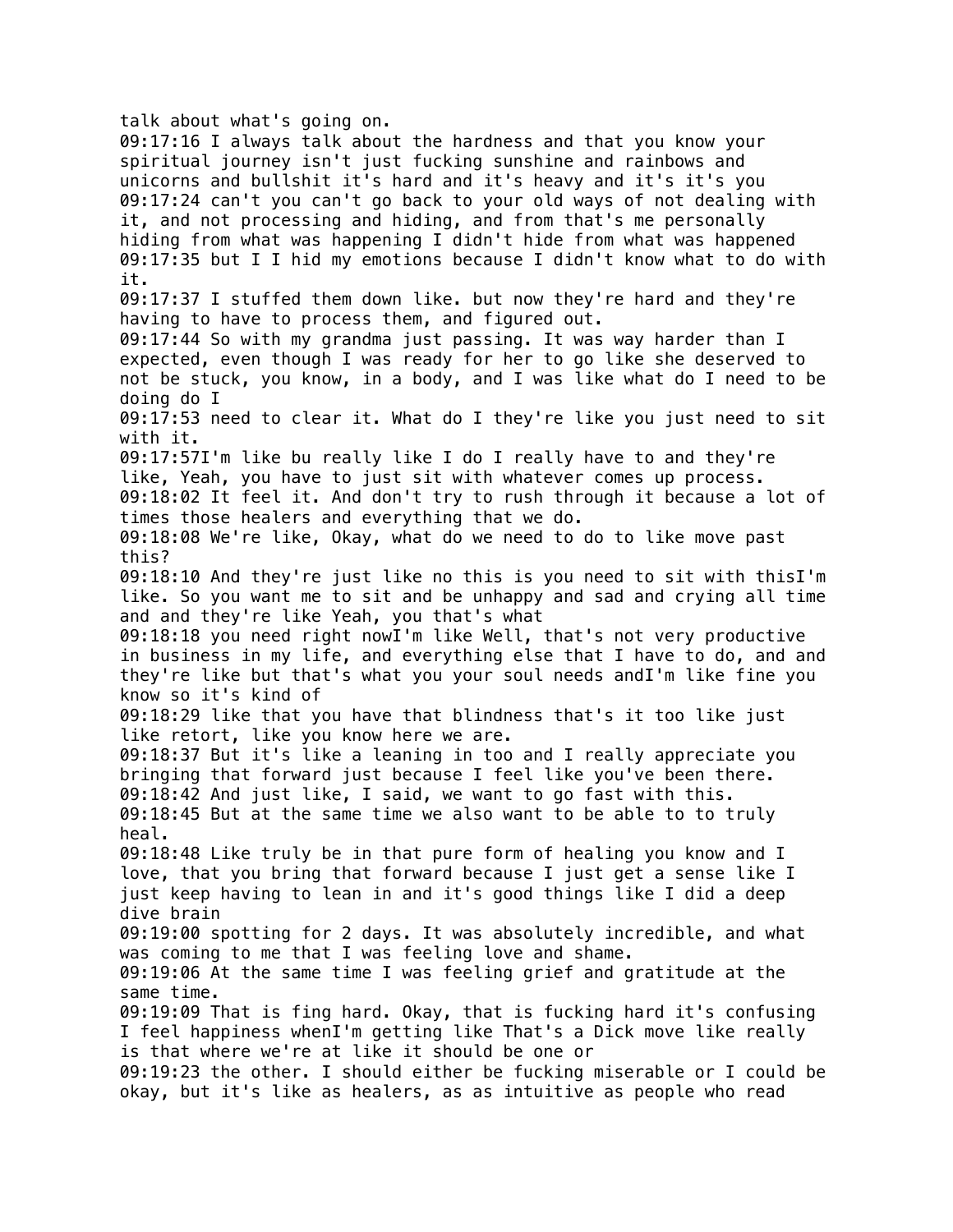other people and feel other people, and no other people like and I think that is 09:19:34 something that makes us unique in our journey is we could already feel our client before they come in. 09:19:40 We can already know what's going on like if somebody books I can already feel their anxiety. 09:19:44 It's like having that knowing that Okay, this you know, there's some deep stuff happening we need to figure it out, but not like allowing it to destroy you like all that stuff. 09:19:55 Used to destroy me, you know. it was so heavy, and it was so hard, and it was so. 09:19:59 It was too much. They didn't know what to do with it Now you know what to do with it. 09:20:04 Okay, I know it's not mine I understand it I'm not keeping it, you know. I don't need it right now. 09:20:09 We'll talk about it in the session but thank you for bringing it forward. That's what I just told Spare. 09:20:14 Alright, I know what we have to do with they'll show me flashes. They'll show me past lines, so we'll do all the stuff, and it's like a 5 min like recap of what's going to happen 09:20:20 before it happens so it's like preparing you ahead of time like, Okay, and then I can kind of clear it and be done with it, you know. 09:20:28 So you Don't have to stick with it anymore. you don't have to let it linger, and I don't have to go back to old Erin, who didn't really know what to do with that stuff or so true 09:20:37 right. What a relief Yeah, I'm glad you're being that forward, too. That's actually very healing for me asI'm listening to you, becauseI'm just kind of actively healing in this I mean maybe we 09:20:45 always are. But I'm like really processing right now so I like that. 09:20:48 You bring that forward because it's like you don't need to go back to the old ways, and it's really interesting, because, like with this simultaneous like feelings, or you know witnessing this like I have opportunity to 09:20:59 evolve and I feel like with this too, it's amazing to be able to witness that evolution and to be presented with these opportunities. 09:21:09 I mean It's really interesting to me because I'm feeling the love on like a higher level, more in-depth level, and it's scaring the mother fucking shit out of me so you're not used to feeling that Well, even though we have good spouses and great 09:21:20 children.I'm still not used to feeling like it's unreasonable to me, I don't know about like we're so used to our default right I don't need to wheel it 09:21:38 It's Okay, I love this cause this is our internal dialogue right? 09:21:43 And you know it's, Interesting because it just recently. cycle itself like coming back to your core self like, Okay, you're confident you're ready.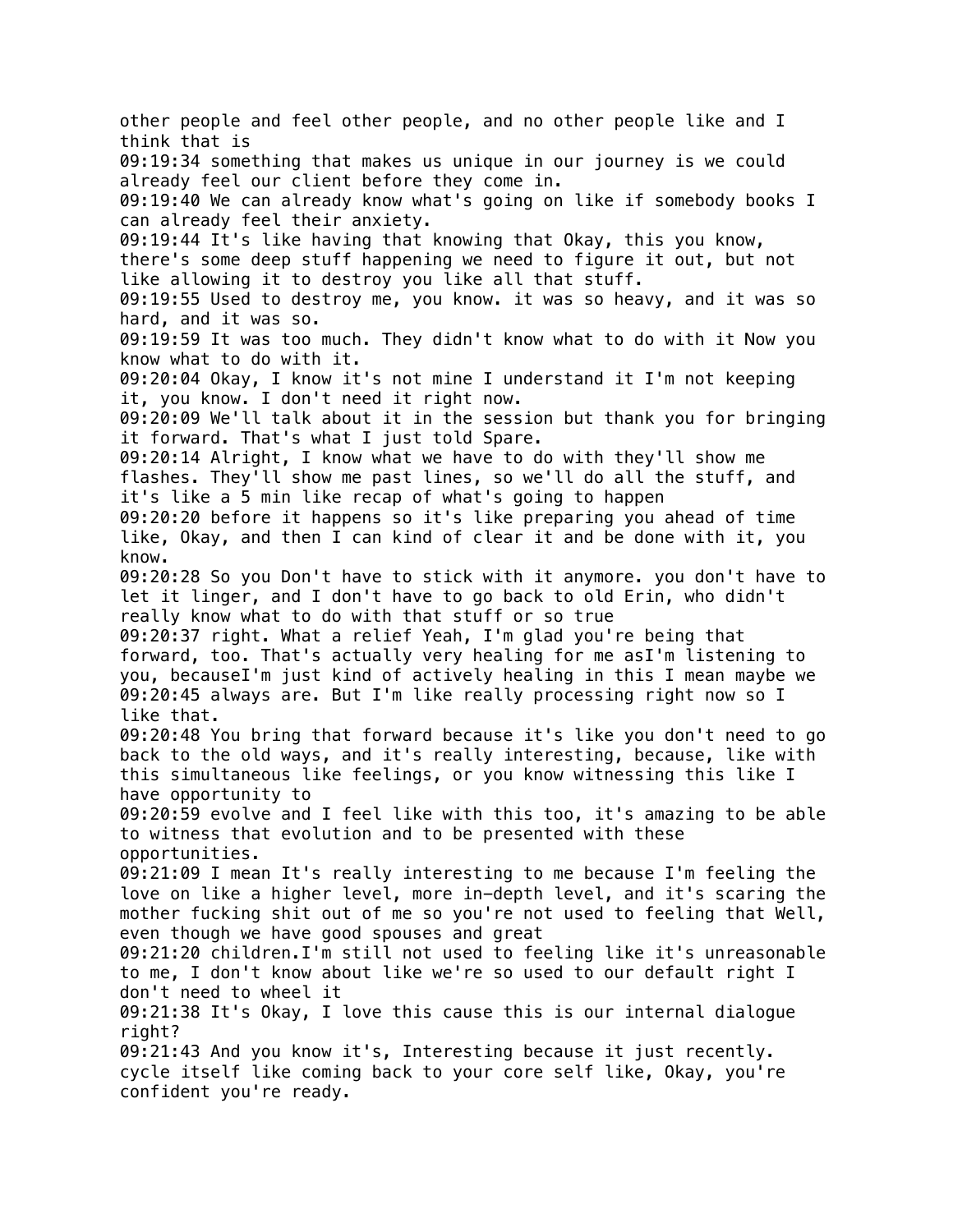09:21:49 Use you, you know, feeling comfortable in situations. and I keep getting glimpses of that. 09:21:54 and I'm like okay, that I'm there and then I'll go other places. 09:21:57 But like I said it's scaring me and then what do I do with that fear, and it's interesting. 09:22:03 I'll sometimes I'll push the level away because it's just huge and expansive in amazing But then what happens when I push it away like for every action there's an opposite equal reaction, and that happened just this last week. 09:22:17 Where I didn't even realize I was pushing it away. 09:22:21 But then, recognizing, I feel like not going into my old self like Oh, my gosh! 09:22:24 Like. I'll never get that again. but more. like hey? 09:22:29 You got a chance for repair here, you got a chance to be able to know. 09:22:32 Okay, I had a hard time receiving that love that's Okay,I'm. 09:22:36I'm gonna get another chance and what's interesting to me what came through like this morning with manifestation was almost like the receiving is the hardest part. 09:22:44 But what was coming through today was receiving consistently so I can receive that like expansive love, like here there whatever. 09:22:52 And thenI'm like like a little scared bunny like, oh, just getting 09:22:55 But that's that love and fear simultaneously a little bit of throat stuff. 09:22:58 Huh! But I just get a sense like with that nowI'm like, Can you receive it consistently? And no pressure? 09:23:04 And I don't want to beat myself up IfI'm not able to. 09:23:06 But is that a possibility?I'm thinking yes right it's kind of like? 09:23:12 So like with my personal power symbol, I put it in front of me for any type of moon energy, and I ask that the moon filter through it so that I can use it for my highest and best good instead of hitting me like a 09:23:21 Mac Truck, and sending me off the deep end so that's what just came to me with like the love part because I think about that like. 09:23:29 Well,I'm lucky to have my husband like Why, am I not closer, or you know, and it's like it's that protection. And that is this really true? 09:23:38 Is it safe? is it you know, and there hasn't been consists like a lot of consistency with love or people in my life. 09:23:46 So it's like even though he's been here 20 years, and he's never once not acted the same towards me, you know It's still like a hard and mix of you know that kind of that protection and that is 09:23:59 it same. Is it? Okay, Yeah, that's really good I like that you just said that that just hit me like the protection and the safe. 09:24:05 Is it good? And you know my story? Morning Glory is, you know, just like growing up in a non-traditional household, you know.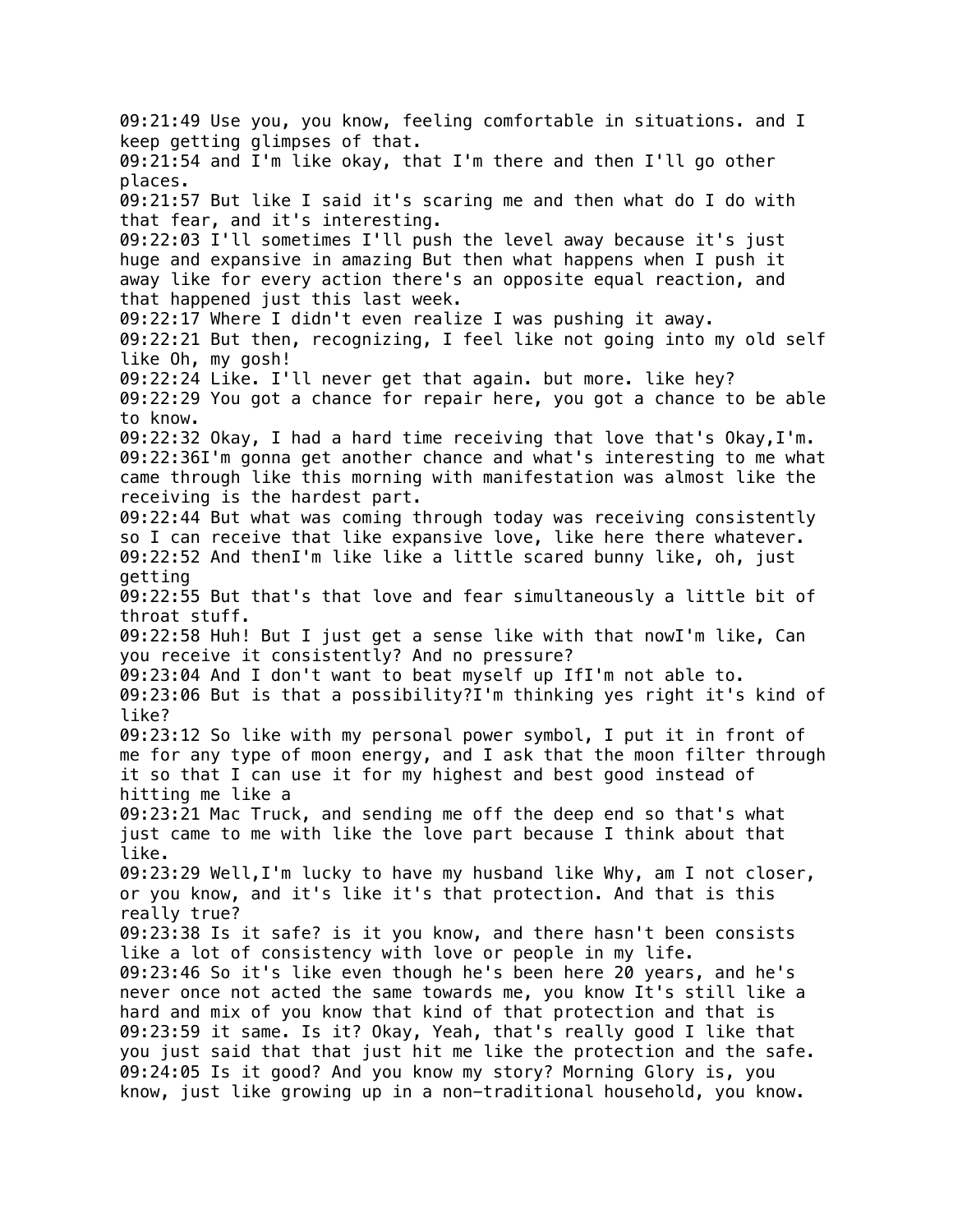divorce. you know. 09:24:14 We had these 3 sisters that mom just really just hate hate me. 09:24:20 And so I feel like with that, like that sisterly love, or that friendship, love, or even a sense of maternal love that I was hoping to get. 09:24:27 And I didn't get you know it was misconstrued You didn't really know what love was exactly good call. 09:24:37I'm glad you said that in my house it was like there. 09:24:39 Nobody ever said I love you it was always screaming like top of the lungs or so, so it's like I had to learn to just when I spoke up. 09:24:46 I wasn't hurt and I wasn't seeing so you just like okay,I'm not important. 09:24:51 Not So that for me it's been a lot but love. Yeah, you just send that actually, because it's like it almost only makes sense that okay, likeI'm just gonna point to you And it it only makes sense. 09:25:02 That receiving love would be hard based on what you're brought up with it would only make sense. 09:25:08 You'd have reactions or actions the way you do and then the same with me. 09:25:12 It would only make sense that with my developmental trauma, with that, as I receive love at a higher, more deep level, I would have those reactions and actions 09:25:35 Am I safe this time? Here, Am I gonna get it the block of my knee? 09:25:41 What's that? that's it I love that you said that they really got to be vulnerable today like this.I'm not sure ifI'm ready for that go there. i'll just be difficult. like I like to that's Why,I'm, a little 09:25:59 difficult.I'm just gonna be difficult I Think too, like just being able to offer that for our own children like It's Okay, you're the way you are, but also offering that to ourselves. 09:26:10 Like our in our childlike it's okay you're that way and I love that. 09:26:14 You brought up about the landmine because I was kidding that this morning as well. 09:26:16 That's interesting that you got that as well, because it's almost like what? what's easier like you know, and I was doing for the vip the sole essence course, on Thursday kindred spirits so almost like 09:26:28 kindred spirits. have very similar soul essences and the thing of it is that it's loving and caring and wonderful and comforting. 09:26:35 But it's also toxic and trauma yeah fucking not meant to be together because they're so fucking It's just explosive sexual exciting but you fucking yell and 09:26:53 there's whatever you know there's just a lot of times that those end up being super talks Well, and it's tricky because they were sharing with me, because as you're sharing that that makes me feel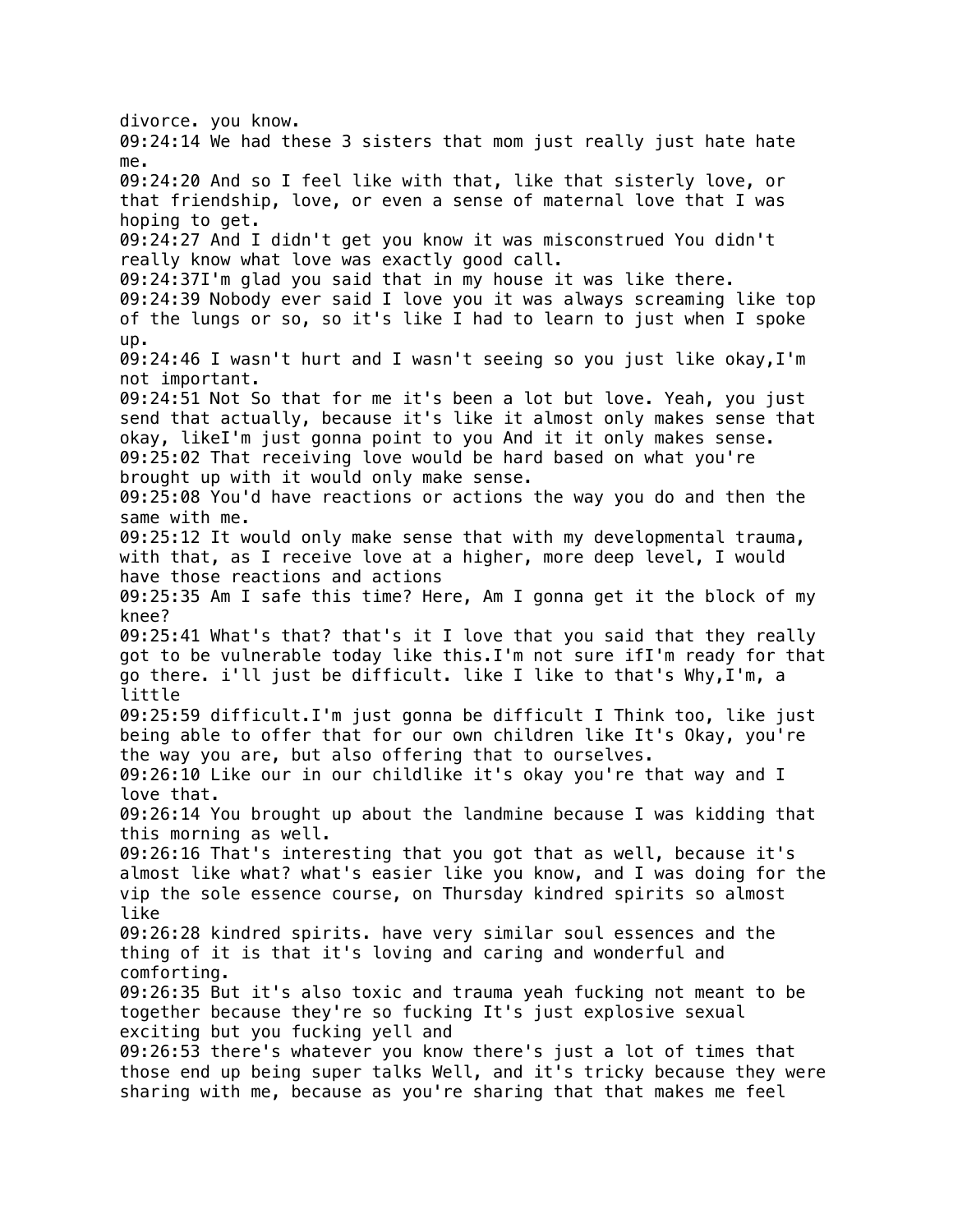like 09:27:02 The twin flames, you know, are that kind of all at all, and the kindreds are really interesting. 09:27:09 And this is just what was coming to me then, and I love your 2 cents on it as well. 09:27:13 But just that the kindreds are like a vehicle's sole essence, and they can trigger each other. 09:27:19 It's all for evolution. So it's okay like that growth and whatnot. Thank you. 09:27:24 That makes sense to me. they're showing me like and as you're able to overcome it. 09:27:28 You evolve even more. So if you're able to you see these kindreds, and they're always going to be around thinking that makes sense to be there, showing me like they'll always be around and it was interesting and i'd love 09:27:38 your 2 cents on this again because it's like that twin flame Energy feels like that volatile mirrors like an explosive. 09:27:43 And then they were sharing with me that the soul mates are almost like. 09:27:46 There are 2 separate souls linked together. and then they said the kindreds again. I want your 2 cents on this, but they said, the kindreds are almost like 2 very very similar soul essences. 09:27:56 Souls almost feel like the same, because they have the same lessons, and that type of thing is meant to come together, pulled from God Source very, very close together. 09:28:04 And it was interesting, too, because you know Theresa turner she's awesome. 09:28:09 But she just asked, she goes so why you know so with this, too, with the kindreds to bear with me a lot of stuff's coming through. but with the kindred spirits it's interesting because they were sharing like this has 09:28:19 already been planned before you were even into body so this was planned with soul, with God, source with spirit, with you know, omnipresence, entrepreneurs had such a good question. 09:28:29 She's like, But why? what you know almost like Why are they like if it's gods, why are they choosing that? 09:28:36 And it's because that vibration vibrates very very similar with that same vibration does that make sense? Yeah. 09:28:41 So it's like you know we're lighthouses we're beacons for souls to find us so they have that. 09:28:47 And it's like a past past past past past life frequency like, I know you want to. 09:28:53 Your guys is is one of your past life. people. One of my guys is one of my past life. 09:28:58 People, and usually my main God and I are in lifetimes together. 09:29:02 He's like no this time you have to do it andI'm, you know. 09:29:05 So it's there there's always that connection energy you know and it's. 09:29:09 How do you come together? How do you come together in a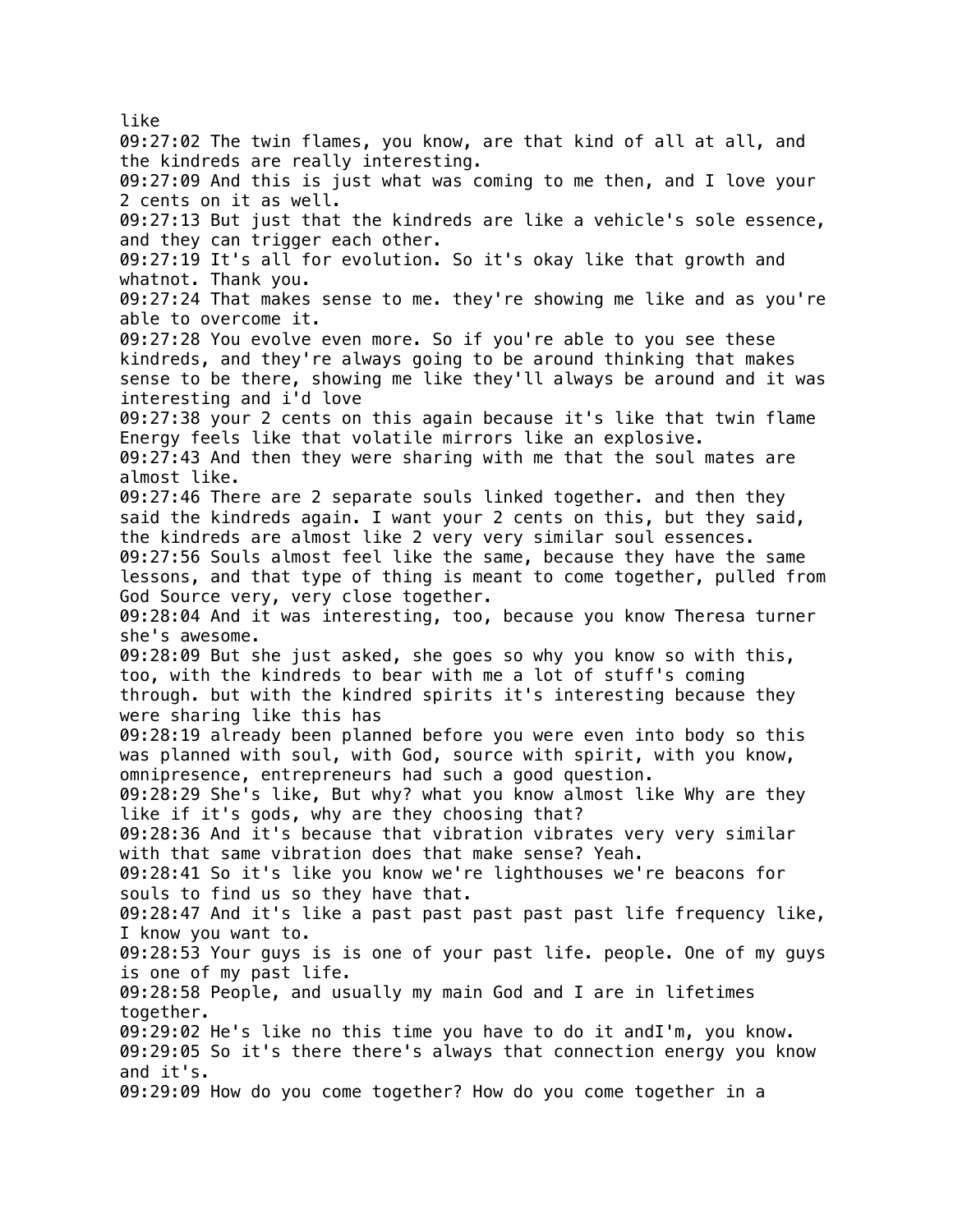health and safe, safe way, you know. 09:29:13 Are you meant to be together? Are you meant to be friends? 09:29:16 Are you meant to grow together Are you meant to learn a lesson from each other like That's where loved can get dicey because a lot of people fall into the same unhealthy routines, and patterns because of what 09:29:26 we're used to or accept or allow or wherever we're at in life, and you know, before I met Frank, I was always with. 09:29:33 I don't want to say toxic people but people who'd never really had my best interest in in at heart, you know, and until I finally my body my soul, my mind took a standI'm likeI'm doneI'm only going 09:29:45 to accept somebody that's going to be a good father a good husband, somebody I never have to question somebody, never have to worry about, and it was like it was like I had to make that ultimatum. 09:29:56 So if you have that kindred spirit if you have that soul, and it's toxic or painful, you know, is it really right for you just because you have that I had that connection with somebody one time Oh, keep rolling I 09:30:10 got you person for me. he had commitment issues he couldn't, you know, and that's so longing to to have that type of a connection was great, but he wouldn't have been a good husband, or you know like he was 09:30:24 Jewish. I was Catholic, like there was no way. and He told me he's like my family wouldn't accept you so like you know what I mean, and it's like there was no making it work there was There was nothing 09:30:35 like that. So yeah, that was a great connection. but we wouldn't have had a good life together, you know what I mean. 09:30:42 So this is yeah. does that sorry keep going that's where we get our choices? 09:30:50 And now that I understand our soul is our soul. our human self is our human self, like that stuff makes sense. 09:30:55 But when you're in love and when you're finding love and when you're trying to figure out a love and you're tired of incurred and you know you have to start really sorting that out like is this the sole connection is 09:31:06 this really gonna be what's best for your human and soul self the rest of your life? 09:31:10 You deserve more you deserve better you don't have to settle, you know, if you want to have a kid, There's other ways like you know. 09:31:17 There's a 1 million different scenarios to love and that connection, and a lot of people are like I just want that burning great sex and like connection, connection, and it's sometimes you get one or the other and you could build a good sex. 09:31:29 Life. If you have an amazing life together, you know like it's not a one or the other. 09:31:33 You don't have to have your twin flame or a kindred spirit, you know, like you can have somebody That's an amazing partner and spouse and father, mother, whatever it is, and you can build that connection you can grow it if you're invested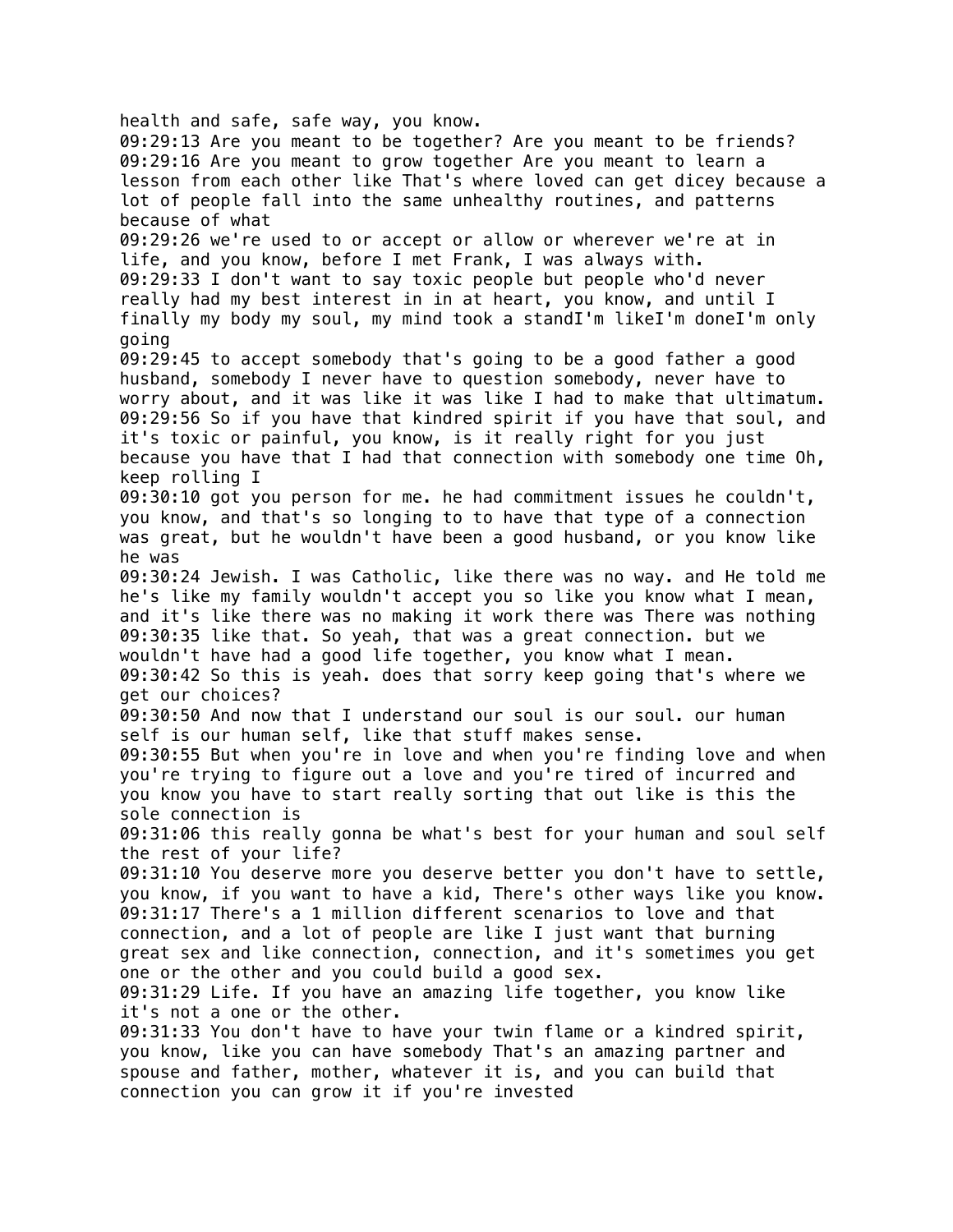09:31:48 in a lot of people just want the connection without the work like Well, it it's like taking a shit with no toilet paper. 09:31:56 It ain't gonna work like I can endure you yeah it's gonna air drive and love it junk up or shit. No, that feels so good erin because I just feel like that could be for any relationship so for mine you know 09:32:12 it's mentors so I you know probably since 4 years old. 09:32:16 I've looked for a mentor so I just get a sense like It's really interesting to say that because I never found this clean. 09:32:24 I mean you and tell you like I didn't have a state mentor teachers rated me. 09:32:27 They made. They blamed me for things, I didn't do They pinned me, they pigeon hold me they like I I just found out I have adHD like my kids, and I struggled to read. 09:32:35 They made me feel incredibly stupid why can't you understand this? Why can't you read? 09:32:41 Why can't you. you. know and tell you I didn't have a safe mentor, and it's you know it's sorry I interrupt. 09:32:52 No, I I just felt that when you said that. No, I was like I felt that so not no need to apologize at all. 09:32:53 I was just more like probably what we felt for me was like Oh, you know it just I mean, and I think that that's part of that like love thatI'm trying to receive. 09:33:01 If that makes sense, You probably felt that I was like you know, and I just get that same sense, though, and I'm glad you're bringing that forward. 09:33:07 It's almost just like thank you that makes sense they're just showing me, like you know, it's a kindred when it's able to evolve repair move forward be taken in unconditionally 09:33:20 non-judgmentally, and it's interesting to me like reflecting on what you just shared with. 09:33:23 You know, your ex and with that it's almost like I'm, thinking about some past mentors, and it felt very kindred, and maybe it. wasn't I was like it's like you wake up. and you're like I think they're berating me. 09:33:43 I think they're yeah they help me to evolve enough, you know, and that makes me feel like, I know, asking spirit like, Is there a difference between like masked kindred spirits and pure kindred spirits right 09:33:57 so like these thank you.I'm just asking questions about this and they're just showing me where they are not kindred spirits then. 09:34:03 But they did help you. tw evolve as long as you could, you need them for a prefer. Exactly. 09:34:12 People go that we look up to but and it's not always that we have to. You know, and that you and I are kindred spirits like I learned from you now. 09:34:19 We work together like i've always been like heather look at these 400 reviews like you know what I mean. 09:34:26 I've always 09:34:36 And I always don't know that like it's just you have to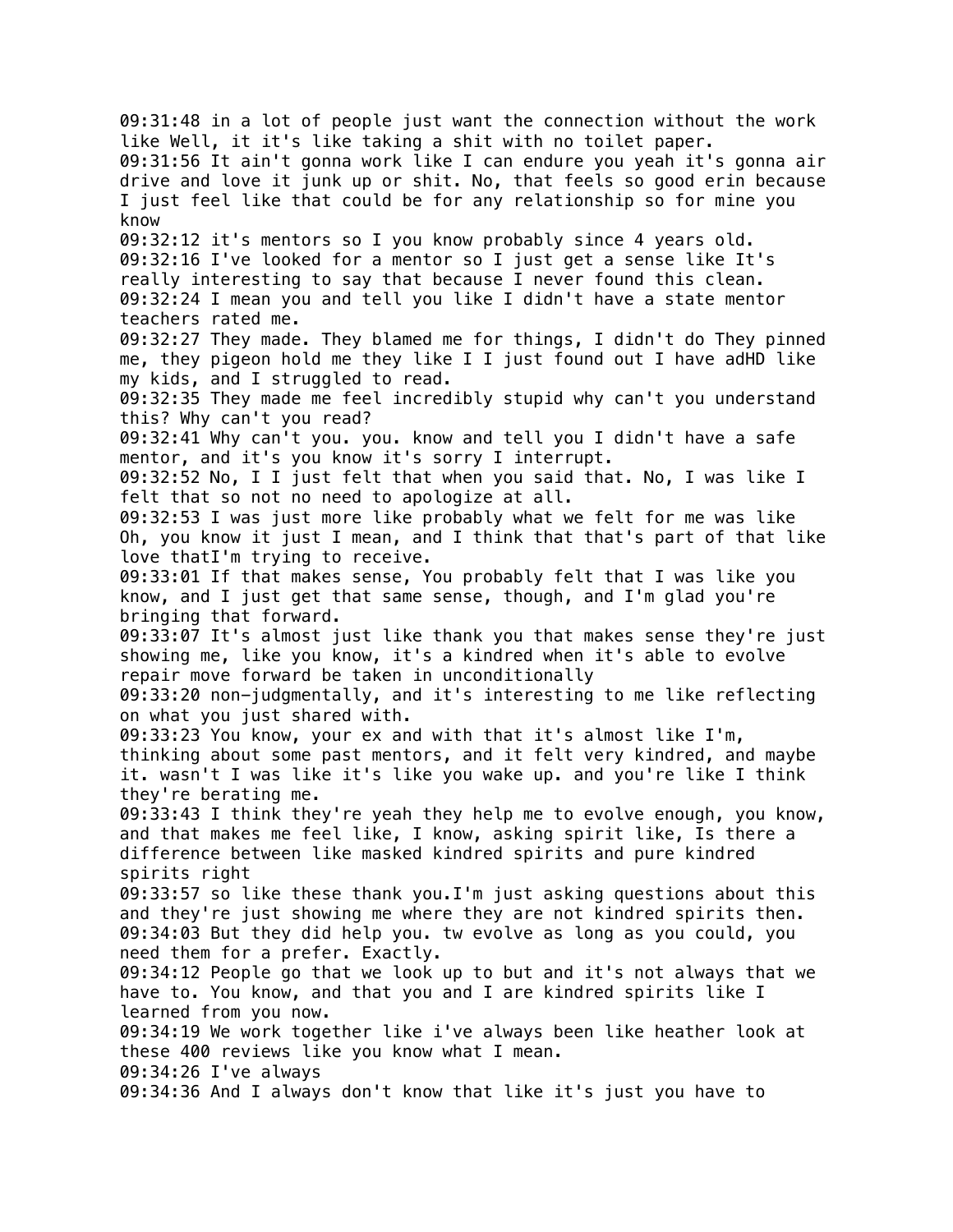accept it. allow. 09:34:40 And I can't force you to do that but I can always remind you how amazing you are. 09:34:43 I can always remind you how much of an impact you have. 09:34:47 You know all of those things we have to ask, allow, and receive. 09:34:50 We have to accept you know and it allows him to bring it to you and you have to receive it You 09:35:00 know I love it. You bring that forward, cause I just feel like then, that you know us being kindred of just like, you know. 09:35:06 Heather looks like Erin is trying, has been trying and helping you to receive, and I feel like we can take a little bit at a time. 09:35:13 I mean you notice how hard it is for me to receive like even as you're giving me, that's the reality too, right So like with these mentors like getting to this point and I'm in a really great spot. 09:35:28 Right now. well, did you hear my voice get really clear? 09:35:30 That was weird but awesome at the same time. So awesome. 09:35:36 It is weird and awesome, but I just get a sense like, Thank you. 09:35:39 I feel like spirits saying, like heather, be in the sense of safety and security, and comfort, and receiving, and like, let yourself know that this is reality. 09:35:47 And this is truly kindred. and oh, my gosh! my voice just keeps getting clearer and clearer. 09:35:53 Are you noticing this that's Joel if you if anybody's wondering right there because I had I did a screenshot last night, and it was the most random thing it was like a picture of someone, and then it 09:36:04 said, 8, 4, 8, and it wasn't the time it was just like other statistics. 09:36:09 And I was like, are you kidding me right now and it's, you know, as I'm really trying to facilitate and understand 09:36:18 My connection and my like sense of love, you know, with collaboration and mentorship and that type of thing, and it and I so I I was like, Did I see that right? 09:36:25 So I took another screenshot, sure enough, sure shit right, and then I'll send them like no, and it took another screenshot. 09:36:31 But what was funny is, I I wasn't taking the same screenshot of the exact same like whatever that came across my screen. 09:36:38 Thank you. they're just showing me I was just asking him. how come it wasn't the exact same and they were like it was, but it was you changing your perception each time to receive. 09:36:49 And so I just get a sense like with that with kindergarten, and just asking the more questions about kindreds, causeI'm super curious about this like for me again, mentoring again love again being able to receive and accept and then just coming 09:37:00 to this reality where it's almost just like hey? this is reality. You You are with kindreds right Now you are with very similar vibrations.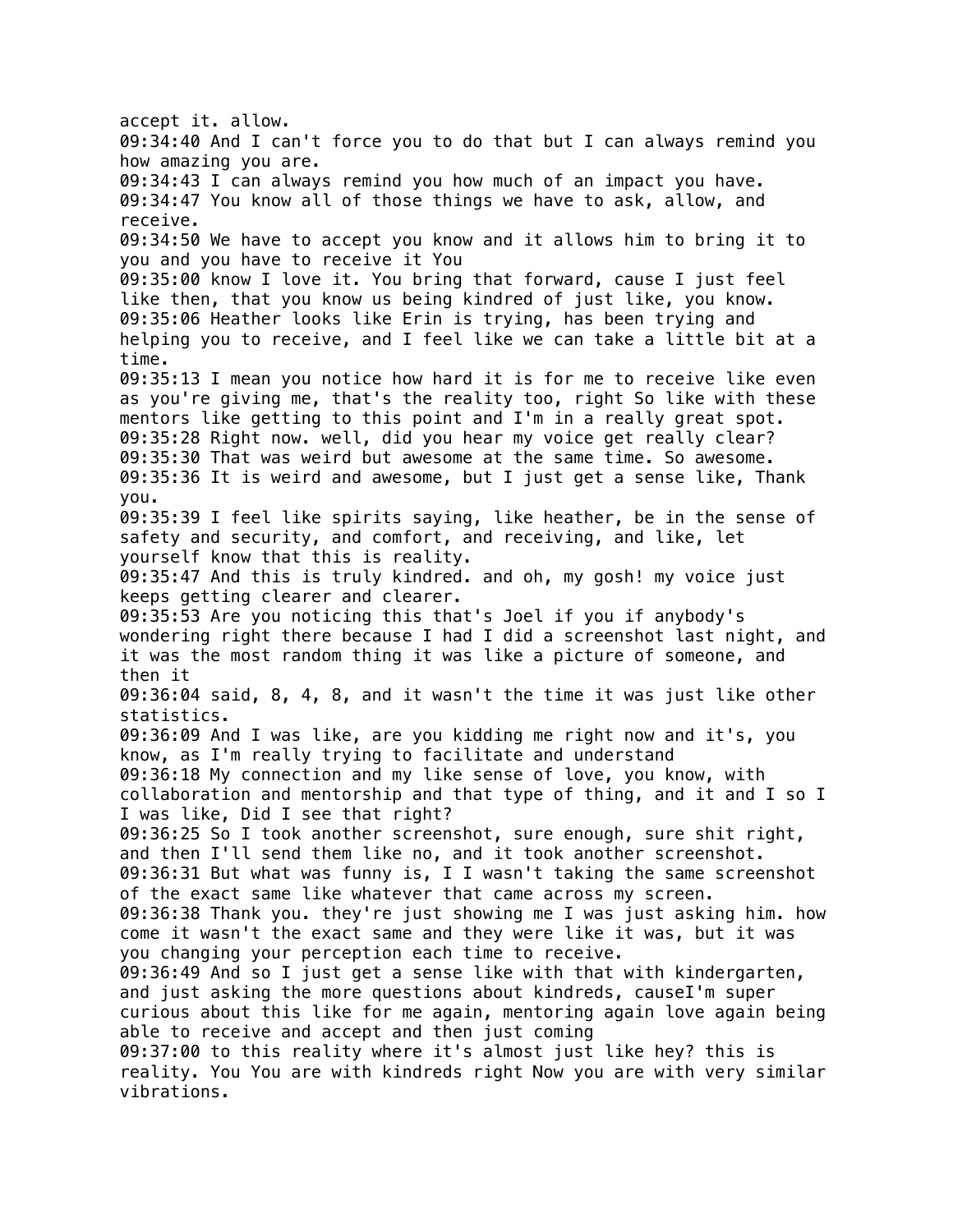09:37:08 Right now you are safe to receive you are safe to love you are safe to give and receive and thinking that makes so much sense to me. 09:37:16 They're showing me like when you meet those people that are at that same vibration kindreds. 09:37:18 Then you can expand that out to the universe. then you can expand that out even higher. Right? 09:37:24 So I just get a sense of almost just like I love. I give love. 09:37:26 I want to be from pure of heart, and with that human connection of love, of kindred, of that kind of thing, I can give it tenfold a hundredfold, a thousandfold infinity fold, which is really truly what I feel like is 09:37:39 my life Purpose is to be able to help, heal, shift, allow for love and love for other people, to feel love. 09:37:45 But I gotta feel it. This matrix, this soul essence, has got to feel at first right well and think about it. 09:37:53 Every damn session you have. you are giving that love you are giving that healing. 09:37:56 You are giving that information to help them. heal and you're not there allowing yourself to receive the impact. 09:38:02 You just had on that person. How many sessions are you having, like 1020, like you're impacting 20 people a week? 09:38:08 How many people are in VIP 91 95 under That's 105 people that you are impacting in a positive way every single day like you have to. start it. 09:38:20 It's so funny, because I think it's and we're as we see, well, and I think that that's beautiful, too. Erin Thank you Jesus Jesus came into Jesus Joel like these are 09:38:34 all my right head men. but I love that too, because I feel like that really helps, you know, to. 09:38:39 I hope our listeners as well. the Mentor men again. 09:38:46 Just use it by your face, that mentor-mentee relationship, and how that we get to this spot or this, and it's not even like one spot, because we continue, but almost like you see me like it, and it turns into this collaboration, and you 09:38:56 know us being able to assist their evolution together. As you know I love that I love, that I was able to step in and be that mentor. 09:39:04 At the same timeI'm, very humble because look at you like, I just think like holy shit erin like you're being able to reflect back to me, girl, would you look at this. 09:39:13 Would you look at this, would you look at this when You're gonna do this, and I just think, like not a rule reversal by any means, but just witnessing that we were able to assist. 09:39:21 You to evolve. And then with that, too, I was evolving at the exact same time. 09:39:26 And now we get to evolve even further together. Does that make sense 09:39:35 People that stick around in our lives, and people that you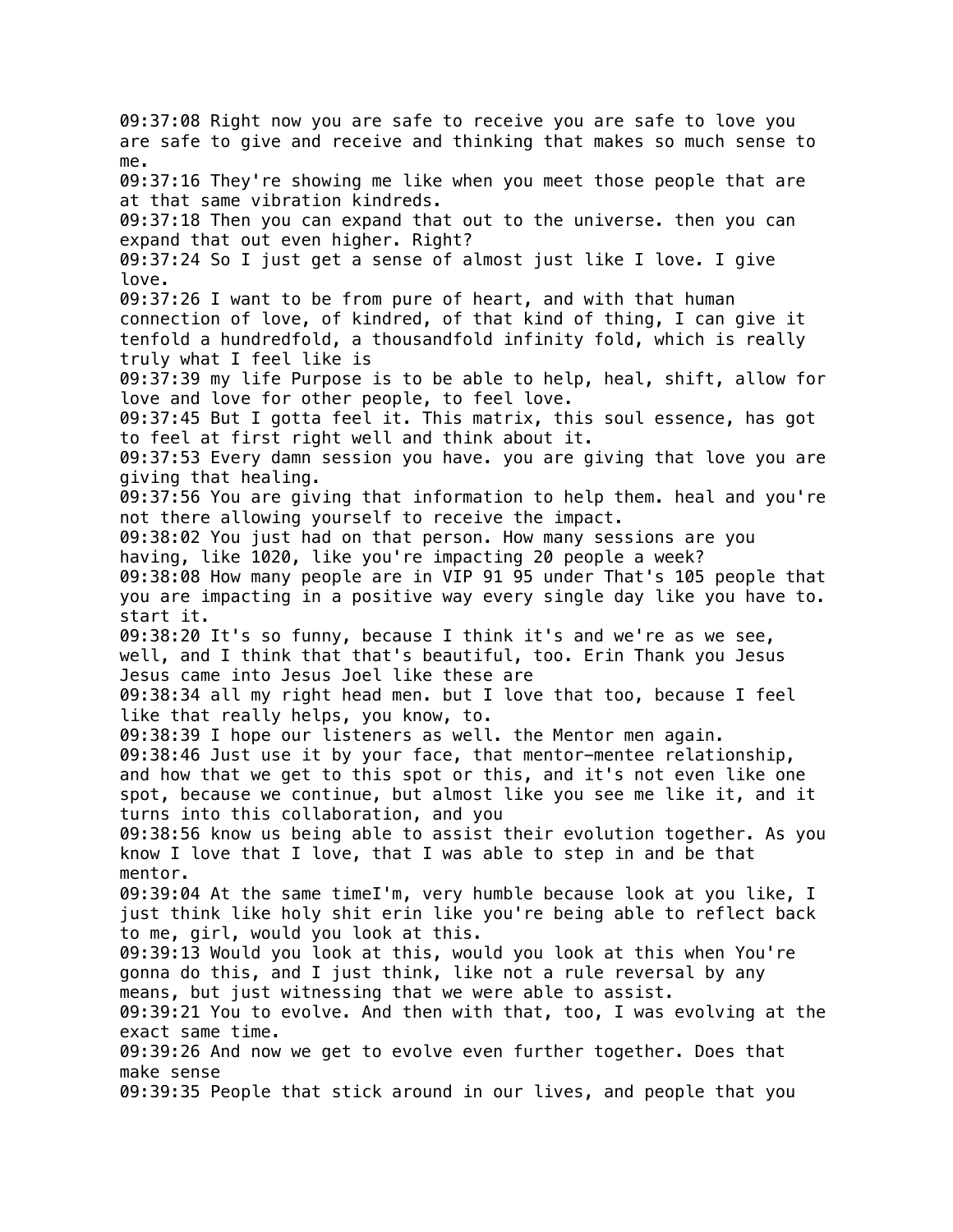know We can actually rely on and count on, and all of those things, you know for me a lot that's really been coming up is not being seen, not being heard you know 09:39:48 my job my life. my you know and it's you just start realizing how invisible visible but an interesting thing came up. 09:40:01 It was like I do a lot of work in the apache records and clearing, but I've never cleared. 09:40:06 My star lives in there like you gotta do that too I'm like holy fuck! 09:40:08 Why didn't they anybody like you know I was like you guys have been sitting here this whole Time do tell darling there was a crazy. 09:40:27 So I was working with like last week kind of the money and the being like always just having enough never having more never having extra money to buy the shoes that I need without charging or like it's like. 09:40:38 There's enough for us to have exactly what we need and nothing more, unless it's like I get a loan. Are you the credit card? 09:40:45 You know what I mean. And so this Their clearing was like ridiculous. 09:40:52 Every type of galactic being you could ever imagine. 09:40:55 There I was in the center. I was chained, and they were showing me the lifetime that had happened, and how to heal it. 09:41:03 Every type of being was in a circle with its own type. 09:41:06 Circle circuit or something, and they all had their hands like this, and they started to wave, and they were making this vibration. 09:41:12 And that's how they were clearing. so then at the end they all slam it down, and then you just blast everything, and the chains blast off, and I was like, oh, already then, you know, like my clearings are super crazy, that's awesome, though 09:41:24 amy aw awesome, but i've kind of learned that in my classic like the advanced class. 09:41:30I'm gonna have to teach some galactic type stuff, because I was like never really even thought about it, like I was just kind of focused on the souls humid side, and not the soul eclectic side so it's 09:41:41 like I love that well, and then that's evolution too. 09:41:45 And thank you for sharing that, and I feel like too. like just talking about mentality. But I just feel like we're both mentors like, you know, and I just get a sense that we're both obviously meant to cost each other's 09:41:55 paths. But where you went with it you know so I just get a sense like with acoustic records and with Shamanism. 09:42:01 And now, you're coming to this space and this time and you know it's so beautiful to be able to witness like, yeah advancement beyond that, like we need to go to the galactic side of this like it and I 09:42:11 feel like, too like you're getting these incredible downloads and I feel like thinking that makes sense.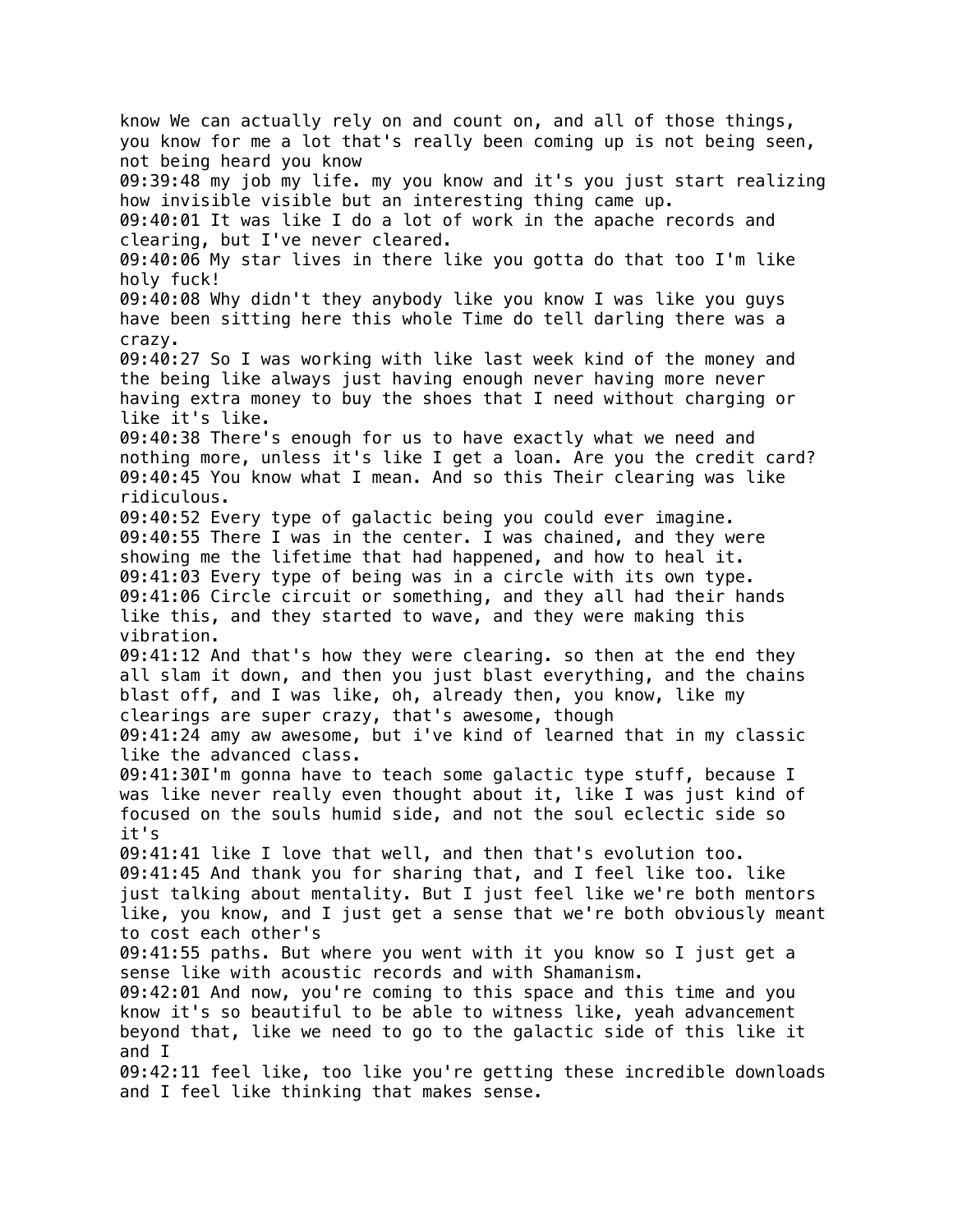09:42:16 Got it. they're, just showing me like it's almost like Sometimes we just need that person to like almost like, give you a hand and be like leap. 09:42:22 Go, you know, kind of thing, you know how when we were little and we wanted to climb a tree, and somebody put their hands together. We put our foot in their hand, and, like the person underneath like boosted them up I feel like that's what 09:42:32 we need. And with that what's beautiful about that is that look where you are like with the cache the Dna activation girlfriend like that shifted me like no other. 09:42:42 But yeah, And then the shamanism and I mean you're raking your power symbols like that's where you went with it. 09:42:48 Do you know what I mean like that was all you sure here's your boost? 09:42:54 I believe in you let's do this let's get your guest rolling. 09:42:57 But look where you are now, like you pull blowing my mind even though my pendulum. 09:43:01I'm like where the hell is my pencil I work together like once or twice a week, a lot for the very first year, and that's great. 09:43:10 It was I don't remember when or where it happened but I was just struggling with protection. 09:43:15 I think it was after mediumship you know because we went through the kind of the specific like protection stuff I'm like It's not working. 09:43:21I'mI'm not I'm not a good medium I'm not. And I I can't I think it was right around them when you're just like you just gotta make it work like it's okay, to 09:43:28 shift, and change, and it was like I needed that permission to not be, cause I felt like I was going against you, and I didn't if I couldn't make it work, how you had it because I'm like Oh, my God she's really 09:43:40 good at it, if I can't make it work what she has like then I'm not good, or you know i'll never be a good medium, or I you know I'm a fraud or all those things and it was like it was 09:43:48 like I needed kind of like that boost that permission from you to be like you got it work, and it, and that you weren't offended that it wasn't working for me, and I think that was where I never want to 09:43:58 hurt somebody's feelings. I never want to offend them I never! 09:44:01 You know I never want to be, the cause of somebody's pain or emotional trauma, or that's something I've always been very cognizant of, because that was something that happened to me all the time. 09:44:09 And nobody was ever cognizant of my feelings or how they hurt me, or so that you know that's super survival impact life. 09:44:16 I was the complete opposite is always been self-sacrifice. i'll self-sacrifice myself a 1 million times over, if I can help somebody else. 09:44:23 If nobody ever helped me or concentrate on me, or gave me the timer energy that I gave other people.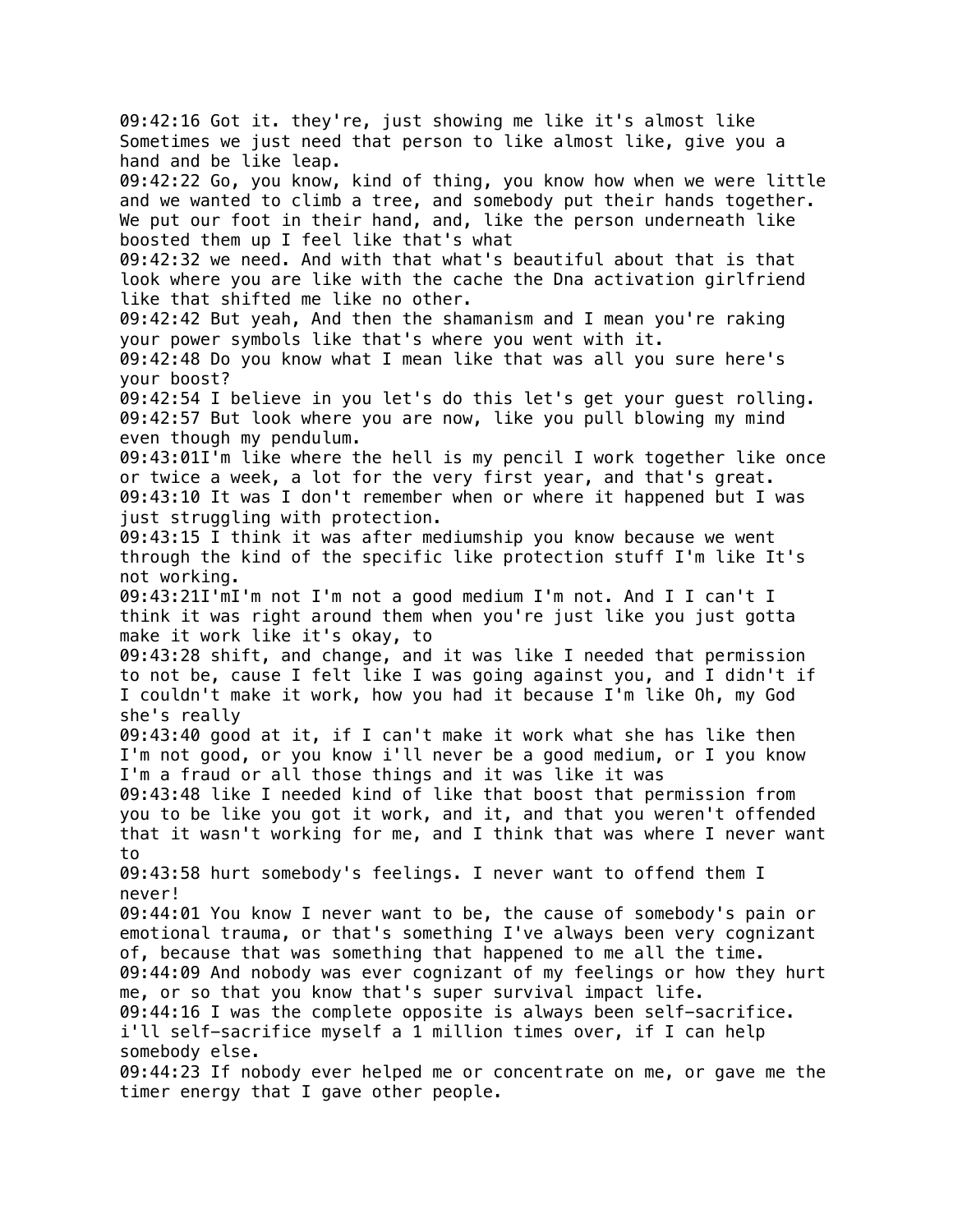09:44:30 So I just stopped expecting it, and just started helping others, you know, and that was a big thing to learn, too, like. 09:44:40 Wow! I did that because I could never count on anybody or depend on anybody, and nobody was there for me when I needed them, or you know. 09:44:45 So you just learned to not expect it and then you're not disappointed. 09:44:50 And you're not heard, and you're not completely you were shown, you can be you, and you can use your gifts. 09:45:00 You can move forward with this the way you need to, Uniquely, you Oh, my God! 09:45:06 Okay, I think tools are right next to me. Did you hear that? 09:45:07 It was like the phone number, Billy. oh yeah, exactly like Throw Billy in the mix, too. 09:45:14 Oh, my gosh! but at the same time like girl you flew, and I feel like there are times that we just need that person to be like. 09:45:20 I believe in you it's you it's whatever works for you and you're not wrong, and this is your matrix. 09:45:27 This is your soul lesson. This is who you are this is where you're going, and with that like look how far-reaching that can go when somebody like believes in us right and especially in the natural world there's just so 09:45:40 much that you can't Google and that's when I had to just learn everything they brought forth in the country records. 09:45:46 I was like dude. I can't tell that to somebody that thinks of fucking nuts, and they're like they'll get it. 09:45:52 It'll be fine and there's only like one or 2 where they're like I'm like it'll make sense eventually, whether you accept it or not like spiritual like it's just kind of a lot to take in 09:46:03 you know, but I just had to learn to start asking questions and when I'm doing that work of where would this be. 09:46:10 Now you know it's probably Scotland or it's probably Ireland, or it's probably you know, because cool back then there wasn't the labels of things that we had you know. 09:46:19 So it's like you just I learned it adapted to okay, Well, this would probably be around this area, you know. 09:46:28 And and really whatever spirit brings forth that's what's important if they don't say where it is if they don't say how many kids you had if they don't like it's not important and I did I 09:46:35 did live on Instagram last night with Eleanor. 09:46:38 It was really awesome talking about grief and kind of how you know. 09:46:42 How do you process your visions and what you're seeing after grief or loss? 09:46:46 And it was. It was just really cool, because, you know, she kind of things kind of kicked out for her after she had some loss in her life. 09:46:55 And you know, How do you decipher that? How do you process it, and how do you understand it? 09:46:58 And I think I forgot my original point of talking about I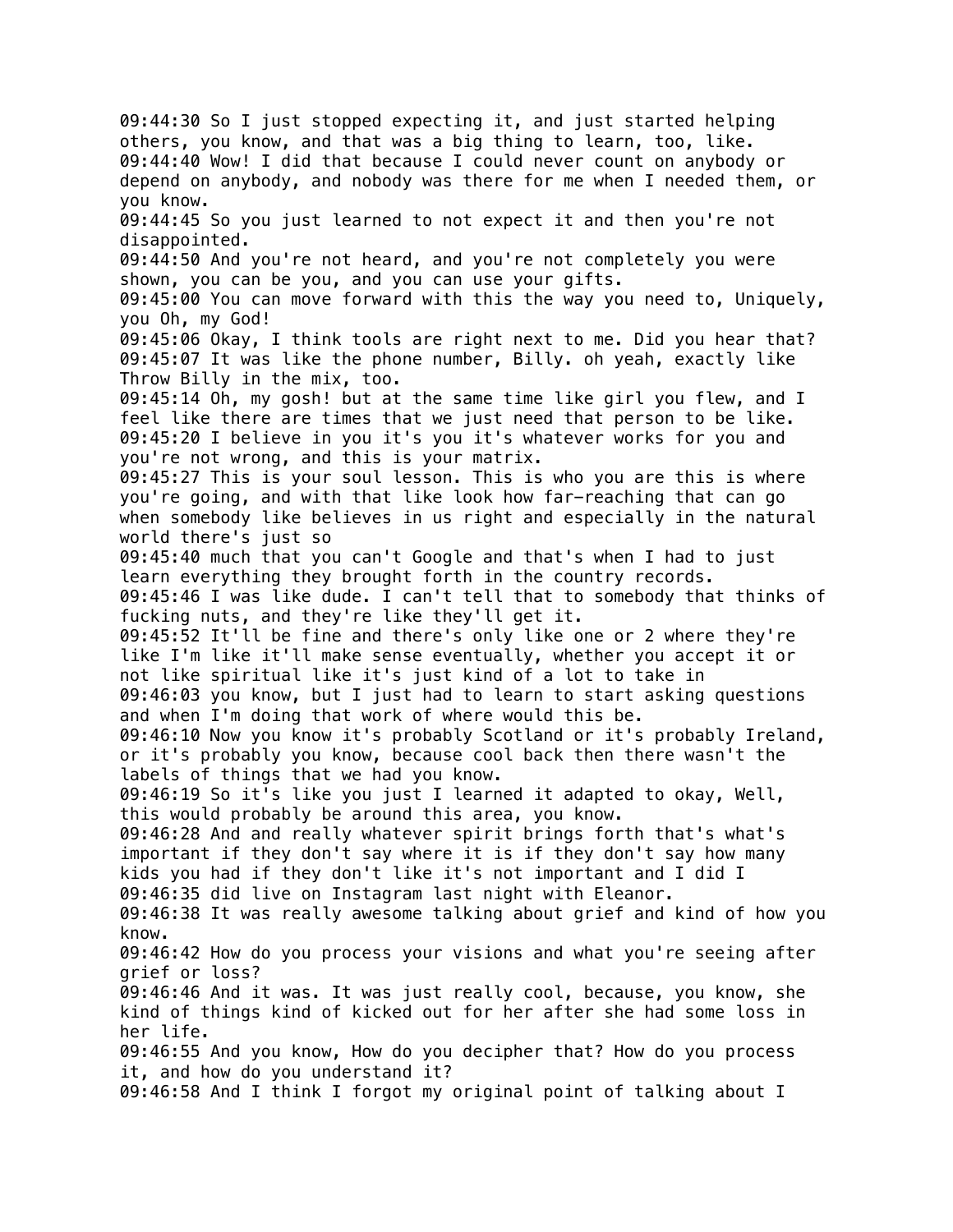think this is beautiful. where, where, where you're going, where you're going, and what you can do, what you can do in somebody believes in you. 09:47:09 What you can do like This is your gifts. This is who you are. 09:47:10 You know all of that like, and I I was just reflexing. 09:47:14 Actually, as we were talking, I was getting kind of teary because I'm like, look we're she's gone like this is incredible like you're taking off in these directions that make sense, and then he makes sense to you like 09:47:23 with the podcast, you know, and just the spiritual, Yeah. perfect. 09:47:29 So, you know, just with interviewing people and getting to know people, and I feel like You've always been a knowledge seeker like You've always been a spiritual, you know. 09:47:35 Openness, and that type of thing and now you're able to like interview people and allow for all of that to come through like. 09:47:42 And look what you're gifting to the world with all that, you know, all of these different people that you're being able to meet and just be able to expand beyond because of that. 09:47:51 And I just think like this is what you did so sure we Started with Riki and mediumship, and you know that's where we started, and you've left into where you needed to go. 09:47:58 And you Didn't need to be you didn't need to be like anybody else. 09:48:03 Erin like. Look how far-reaching you are at this point. 09:48:07 But I think it was like that allowing and I remember you and you're just me to Rachel, and when she was talking about the unicorns and elementals, and also the things I'm like Oh, my God really but 09:48:17 it was like I needed that permission that it's okay to have, Because, like very shortly after that I did a meditation cause it really first in my journey, I did meditation to really heal, Okay, what do I need to understand about 09:48:29 my parents divorced. What do I need to let go? Of what do I need to understand? 09:48:32 Like, and I picked one thing in meditation to like heal or get clarity on, and as I'm walking. I had kind of a specific process for meditating as I'm walking down the forest this giant unicorn comes 09:48:45 out. I was like alrighty, and it was. Its name is Sam, and I was like Holy Shit because I use creative writing when my parents were kind of at the height of their stuff. 09:48:56 And I wrote about unicorns. unicorns are my safe place. unicorns were May and it was like, That's still. 09:49:02 I just have bumps now, like Sam, was my safe place, like, even though, say I was imaginary. 09:49:08 And I wrote creative stories about Sam, like that was my safe place, and it was like being just like, Oh, okay, and now, that's where I'm just super open like whoever or whatever comes to me, or for a person in a 09:49:21 session, or whatever it is like that's who needs to be here. 09:49:24 I don't question it I don't ask questions say no or maybe if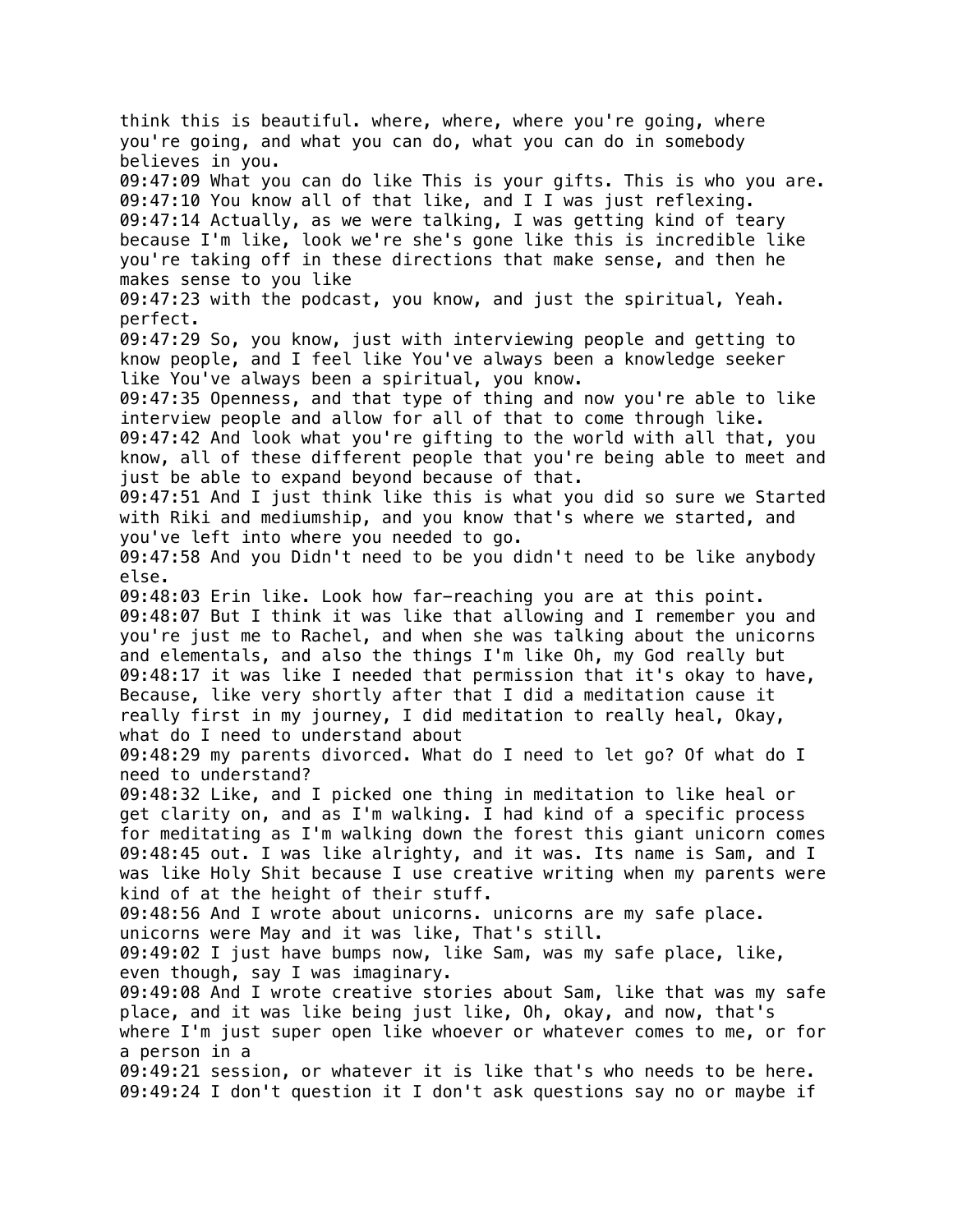it is scary stuff, you're like, Okay, what do you hear? 09:49:32 For they're like, Oh, this is what I do blah blah blah! it's like well, you're kind of weird. 09:49:37 But all right. You know what I love about this is weird is that people just don't understand Right? So that's what it is, you know. 09:49:44 But it's like you Have to allow them to speak and why are they coming forward, dude? 09:49:49 Maybe they're the ones that are gonna drop the money in your lab. 09:49:52 Or maybe they're the ones that are gonna help you find your soulmate, or whatever the hell it is for you. 09:49:55 You know it's like, I think. that was the point of talking about last night was like, Well, you know she had very close family members pass away, and I was like, Gosh! Why, why wouldn't I know that like and spears, like why would you know that you're not tapping in you're not trying to figure 09:50:09 out who has passed away her life you know so it's that you still are like Oh, my gosh! 09:50:16 Why, I'm not a good medium if I didn't know people that were sort of close to our backs away is like, Well, that's not what we were talking about. 09:50:20 You know we weren't so you just have that like discernment I feel that, too. 09:50:28 You know, obviously clearing I feel that too because I just get a sense to that. 09:50:33 Whatever's gonna come forward is gonna come forward and a lot of times there's different. 09:50:37 Well, there are different times that I'll be like, Oh, God, I can't say that I can't see that are you kidding me right now, and they'll give it to me like 3 or 4 times and I'm like you are 09:50:43 kidding me, and I will say something so outlandish and that kind of thing like I did dream about that last night, and I'm like oh, that wasn't so outlandish. 09:50:50 You know that type of thing it's almost like we need to share what's there. 09:50:55 And however, the audience needs to hear. It's right because that's with that comprehension, and that kind of thing and spirit always says it's not what you want. 09:51:06 It's What you need that's what they bring for But I love? What do you have? 09:51:10 How many spots you have opened in your retreat? 09:51:13 So I am actually at this point for the Sedona retreat. 09:51:17 August ninth through the thirteenth 2022 that kind of blew my mind for a second. 09:51:22 So there's 4 spots left and there's one spot in lodging. 09:51:26 So there's 10 people that are able to stay in the same lodging area and those that are able to come 09:51:33 There's 3 people at this point that already. have a different Airbnb.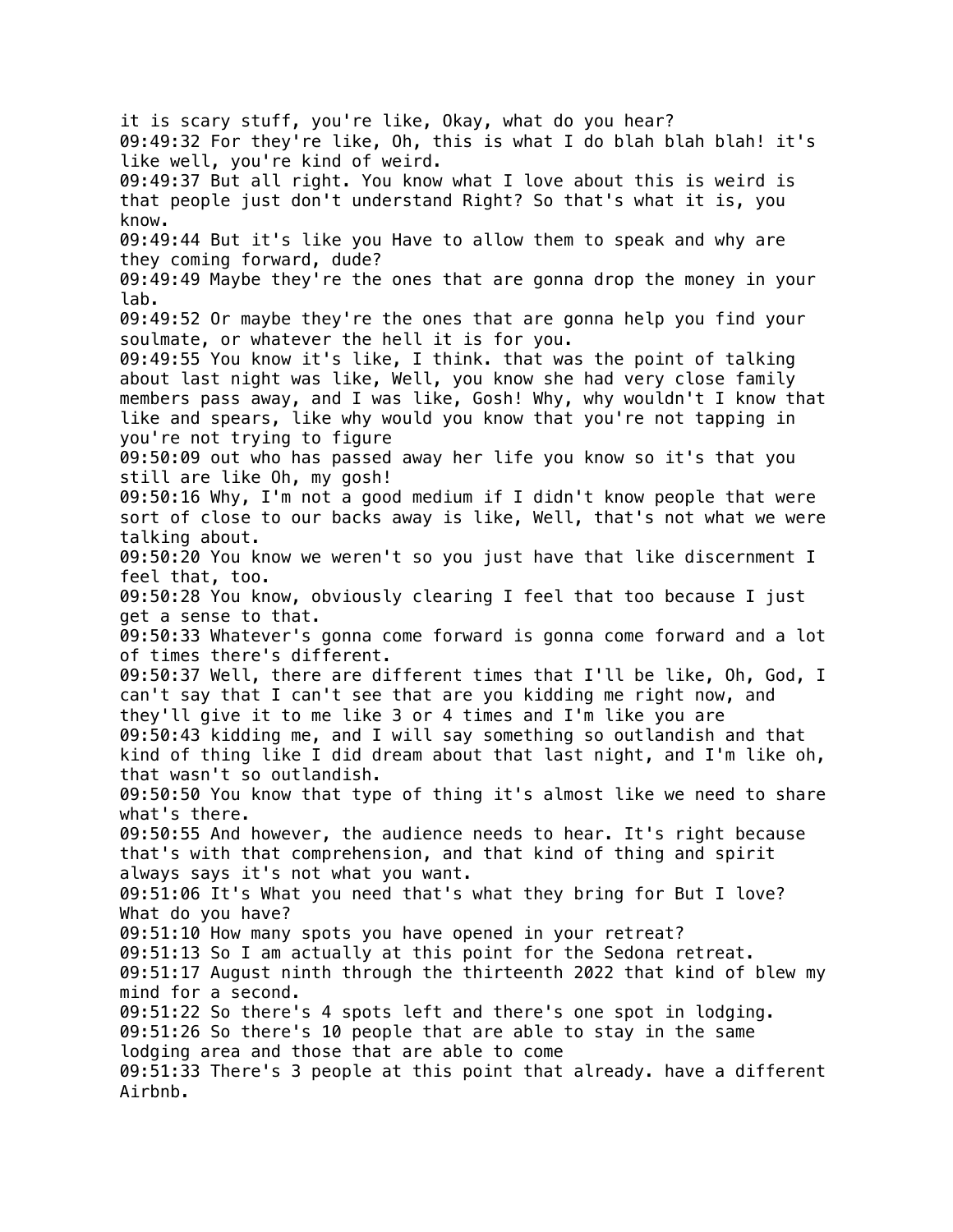09:51:36 That's really close to the lodge so if you do want to come in. 09:51:40 You're just thinking, Well, I'm not sure if I want to stay on site. 09:51:42 You can do this airbnb with others or your own hotels. So that's yeah. 09:51:46 So I have 4 spots open for that Vip launch is happening currently in May. 09:51:52 If you join us through the end of May you can get a discount. 09:51:54 So use the question, which is Monday, Holy shit! 09:51:58 I know. damn it, damn it just like you know coming. So that's happening. 09:52:05I'm trying to think Erin. thank you so much I forget about this stuff, because I was telling you something I was somebody just recently like very, very open. 09:52:11 I said. I have the hardest time promoting myself or you know that kind of thing. 09:52:14 She's like what should I do next I'm like 09:52:17 You know but I also have Ricky one coming up on June 10. Reiki master is August sixth. 09:52:22 Reiki 2 is at the end of August. 09:52:25 Reiki teaches in September so all that's happening to Oh, my gosh! 09:52:28 My head spinning right now. I'm like no wonder sometimes I feel so overwhelmed. 09:52:32 But thank you for offering that. I mean just offering that opening and being able to share that. I really appreciate it. 09:52:37 And I really appreciate you girlfriend. kindred sister. So yeah, what is going on with you? 09:52:47 The next acoustic records class. 09:52:48 I got some great feedback from the class that just finished so I'm making the program a little bit longer adding some extra things and someone on one like having a one-on-one session. and So it's gonna be a little bit longer. 09:53:00 That's gonna start. I want to say June eighth ish, or maybe a week later. 09:53:05 Ethan's baseball, schedules are still little I don't know I've had some rain dates some kind of like but and then kind of the one to one mastering your spiritual badassery that's 09:53:14 kind of one to one spiritual mentoring it's very very accustomed to you, and what you need to really up level and shift your You know spiritual gifts and everything that's happening and I will be teaching Riki 09:53:27 soon, so I know. I just I took it with you so long ago, and I just hadn't felt called to do it, and finally kind of feel in it. 09:53:36 So that's what we got that's beautiful I just wanna share this real quick. 09:53:40 But what I love about that Erin is like you're gonna teach Reiki to like true to how it needs to come through. 09:53:48 You get to know what I mean? Long time to be okay.